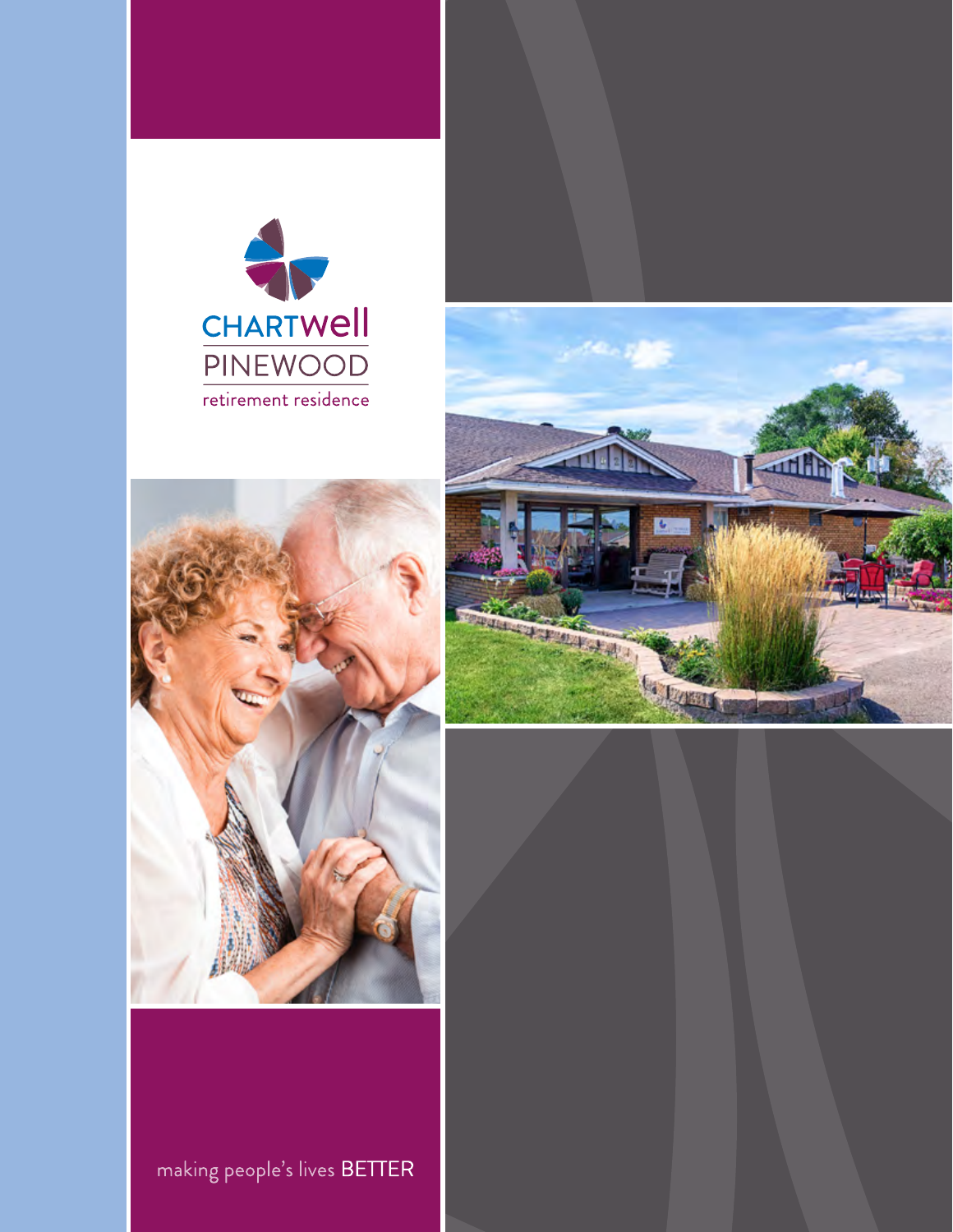Experience **bungalow-style**  retirement living combining **supportive services**, **delicious dining** and **engaging activities**.



## PART OF OUR LOCAL COMMUNITY SINCE 1984

 home in east Pembroke, beside Smart Centres Chartwell Pinewood is an intimate, established retirement residence with the feeling of a family Pembroke Mall. We're well known for our strong local reputation, accessible bungalow-style layout, and warm, welcoming ambiance, where everyone feels like they belong to a tight-knit community of residents and staff.

We offer independent seniors an active and engaging lifestyle with customized support options available. At our all-inclusive retirement residence, you can benefit from three delicious and nutritious daily meals, weekly housekeeping, and personalized care options, should you require additional support now or in the future. You also have a choice of spacious and bright studio or one-bedroom suites.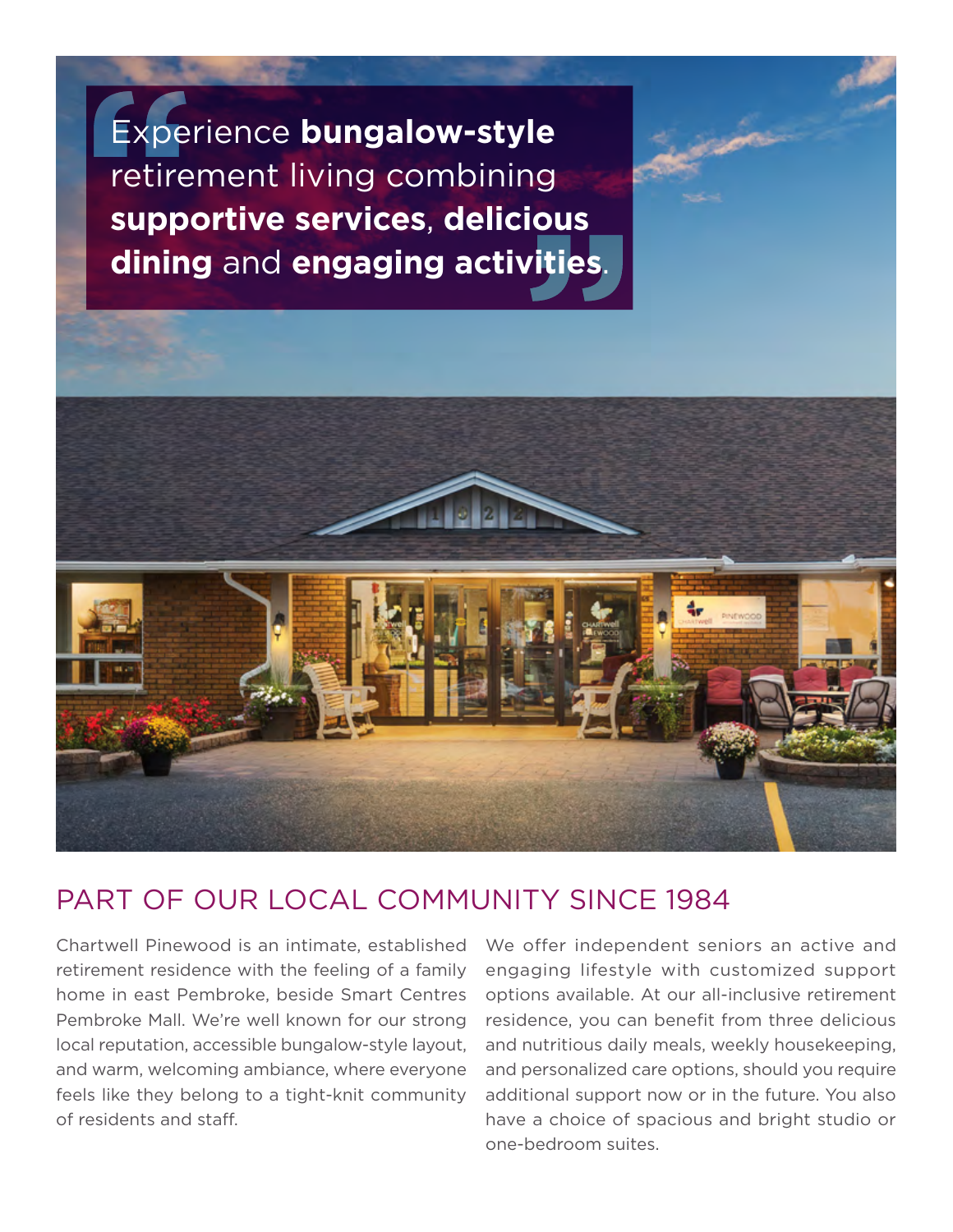## OUR UNIQUE LIFESTYLE

 the day with views of the Ottawa River, or At Chartwell Pinewood, our social and supportive lifestyle is designed to empower you to spend your time and energy on the people and pursuits most important to you in your retirement years. Here, you may find yourself bringing your morning coffee and paper to our light-flled sunroom to begin perhaps joining a friend or family member for a wholesome meal in our lively dining room with big windows. We also have a peaceful chapel, as well as a charming courtyard where you can get some fresh air.

You'll find it's easy to make friends at our retirement community, as our residents are a welcoming and down-to-earth crowd. You may even make a new acquittance during one of our many social, fitness or charitable programs on offer, including our very popular Trivia nights, Bingo, and themed dining events.

Explore our Living at Chartwell brochure to learn more about dining, lifestyle activities and personalized care services.









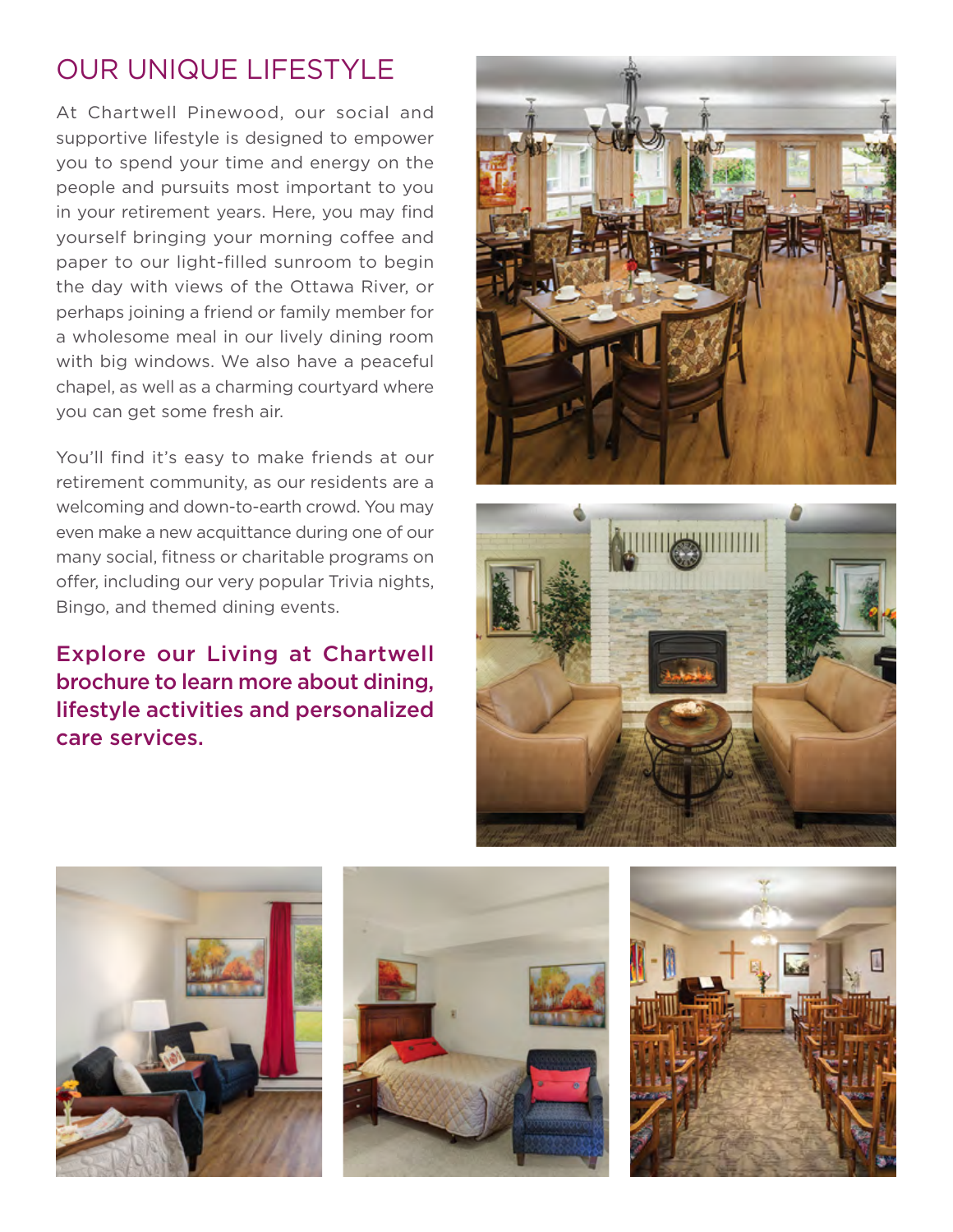## FACTS & FEATURES



## IN THE NEIGHBOURHOOD

| Grocery stores<br>· Pharmacies<br>• Shopping                                                | • Restaurants<br>• Hospital<br><b>Banks</b>                                    | • Coffee shops<br>- Places of worship<br>• Cinemas         |
|---------------------------------------------------------------------------------------------|--------------------------------------------------------------------------------|------------------------------------------------------------|
| <b>ACTIVITIES</b>                                                                           |                                                                                |                                                            |
| • LiveNow program<br><b>Educational activities</b><br>· Social and<br>recreational programs | • Day trips*<br>$\blacksquare$ Exercise<br>• Live entertainment                | • Live music events<br>• Gardening<br>■ Yoga               |
| <b>DINING SERVICES</b>                                                                      |                                                                                |                                                            |
| · Diversified menu<br>• À la carte menu                                                     | • Meals for guests*<br>• Family dinner                                         | • Freshly prepared snacks                                  |
| <b>CARE SERVICES</b>                                                                        |                                                                                |                                                            |
| • Medication supervision/<br>administration*<br>• On-call Nurse                             | • Care Assist Program<br><b>Esthetician services*</b><br>• Visiting physician* | • Vitals monitored*<br>• Oxygen service<br>• On-site Nurse |
| <b>AMENITIES</b>                                                                            |                                                                                |                                                            |
| • Dining room<br>· Private dining room<br>· Bistro/cafe                                     | • Activity room<br>· Fitness room<br>■ TV room                                 | • Multi-functional room<br>• Library<br>• Walking paths    |